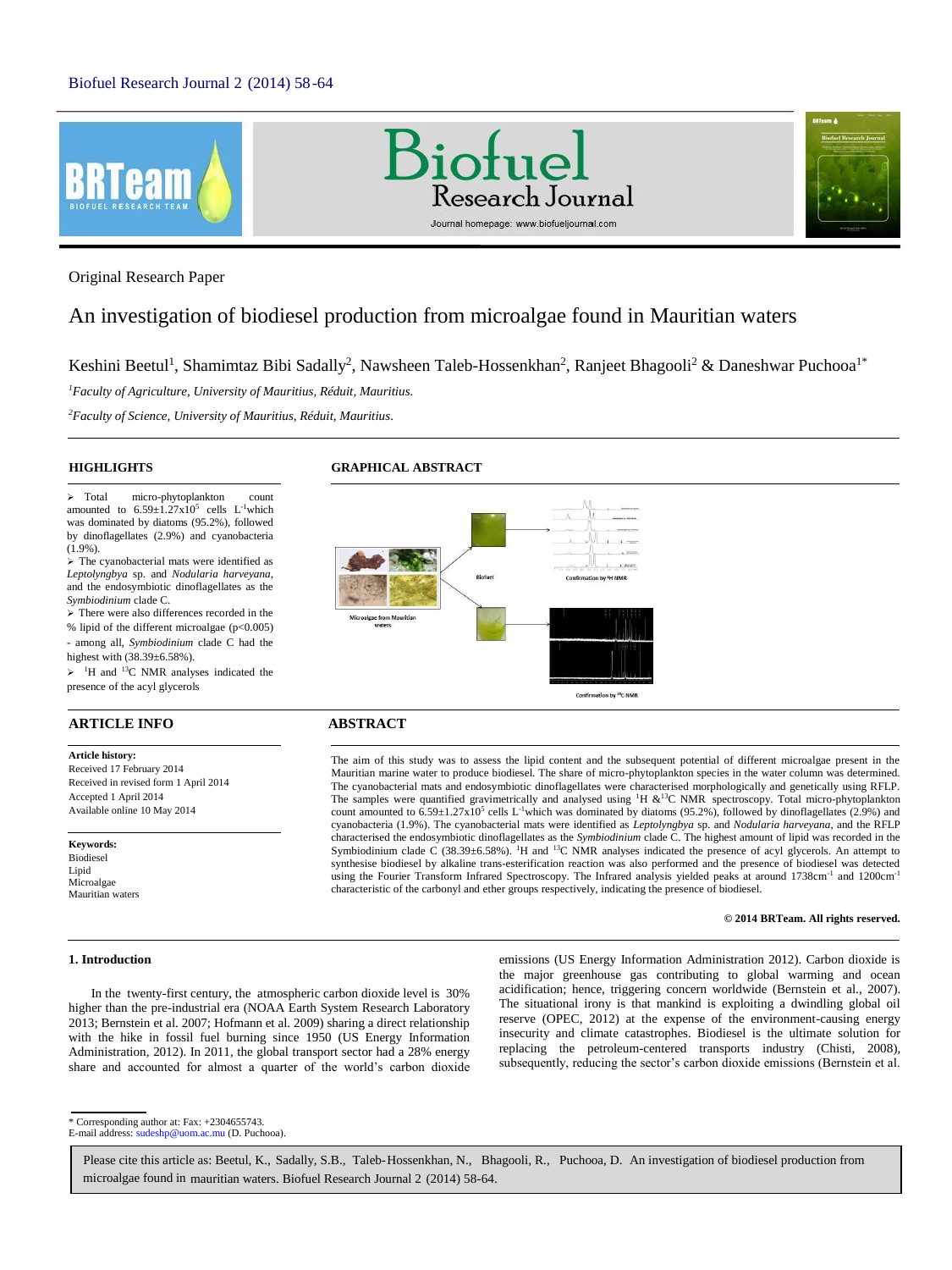2007). In addition to its greater energy currency than bioethanol (Chisti, 2008), it also conforms to the current diesel engines (Wang et al. 2000). However, the biofuel industry is being subjected to controversies including food insecurity due to the divergence of staple crops which are being used for biofuel production (Tenenbaum, 2008). Choosing a proper feedstock is therefore crucial. Lipids obtained from non-edible feedstocks are popular because they do not compete with the food market. Also, the prohibitive cost of edibleoils prevents their use in Biodiesel preparation. This is while nonedible oils are affordable for Biodiesel production (Karmee & Chadha, 2005). Nonedible oils which have been used for biodiesel production include Jatropha and Pongamia (Karmee et al. 2004; 2006). Microalgae, being anonedible lipid source, is another potential candidate for biodiesel production as it does not compete with food commodities (Gouveia, 2011) and has a high lipid content which is usually between 20-50% (Chisti, 2007). Studies have focused mostly on eukaryotic species such as *Botryococcus braunii,* Chlorella sp., *Chlamydomonas reinhardtii* and *Nannocloropsis* sp. because of their relatively higher lipid content (Scott et al. 2010). Cyanobacteria – a microalgae prokaryote – is also gaining momentum in the biodiesel production arena with respect to its fast growth rate and lipid content (Quintana et al. 2011).

The aim of this study was to gain preliminary data on the potential of different microalgae - micro-phytoplankton, filamentous cyanobacteria and endosymbiotic dinoflagellates - found in the Mauritian waters in order to identify prospective biodiesel feedstocks. The focus was on the determination of the moisture content as well as lipid content. An attempt to synthesise biodiesel from the microalgae's lipids was also carried out.

#### **2. Materials & methods**

#### *2.1. Collection and Identification of Samples*

The microalgae which were collected from the Mauritian lagoons were cyanobacteria, micro-phytoplankton and endo-symbiotic dinoflagellates. The collection period was from September to December 2012 as illustrated in Table 1.

#### **Table 1**

Samples collection sites and the sampling periods.

| <b>Sample</b>                           | <b>Collection Site</b> | <b>Sampling Period</b> |
|-----------------------------------------|------------------------|------------------------|
| <b>Cyanobacterial Mats</b>              | Albion $\&$            | November $\&$          |
|                                         | <b>Belle Mare</b>      | December               |
| Micro-Phytoplankton                     |                        |                        |
|                                         | Flic en Flac           | September              |
| Endosymbiotic<br><b>Dinoflagellates</b> | Flic en Flac           | September              |

The cyanobacterial mats were collected live and stored in a cooler bag along with some seawater. The micro-phytoplankton was collected as described by Sadally and coworkers. (2011). As for the *Symbiodinium* sp., part of the coral *Fungia repanda* was collected and the endosymbiotic dinoflagellates were water-picked and centrifuged at 5000rpm for 5 minutes.

The morphology and microscopic structures observed under a light microscope were used to identify the cyanobacterial mats while the microphyotoplankton was counted and identified following the methods described by Sadally et al. (2011). The endosymbiotic dinoflagellates were identified with respect to their cnidarian host and the clade by performing a Restriction Fragment Polymorphism (RFLP) using the restriction enzymes Taq1 and *Sau3A*. The microalgae were stored below -20°C for further experimental procedures.

#### *2.2. Determination of Moisture Content*

The moisture content of the respective microalgae was determined gravimetrically. They were weighed, using the electronic mass balance - METTLER TOLEDO B303-S, before and after drying in a drying cabinet at

80°C. The dried cyanobacterial mats were ground and stored in opaque plastic bottles at 4°C for lipid extraction.

#### *2.3. Lipid Extraction*

Total lipids were extracted by a modified Folch method with chloroform: methanol  $(1:1, v/v)$  (Ryckebosch et al. 2011) and the volume of organic solvent was determined according to the principles used by Halim et al. (2011). The volume of organic solvent was calculated for each microalgae species using the following equations:

$$
Vt=\frac{Sw\times 100}{4}
$$

Where **Vt** is the total volume of solvent (ml) and **Sw** is the amount of dried sample (mg)

$$
Vs=\frac{4\times Vt}{5}
$$

Where **Vs** is the volume of choloroform: methanol mixture (ml).

$$
\textit{Vw} = \frac{1 \times \textit{Vt}}{5}
$$

Where **Vw** is the volume of water (ml)

#### *2.4. Analysis of Total Lipids*

 $13C$  & <sup>1</sup>H NMR spectroscopy were performed to establish the lipid profile of the different samples. A few drops of the lipids that had been dissolved in the extracting solvent were added to an NMR capillary tube followed by deuterated chloroform using a Pasteur pipette. The NMR spectrum was calculated at 250 MHz for both <sup>13</sup>C  $\&$  <sup>1</sup>H using the NMR machine 250 MHz Bruker.

#### *2.5. Biodiesel Synthesis*

Biodiesel was only synthesized with the cyanobacterial mats' lipid extracts through the trans-esterification reaction as described by Hossain et al. (2008). For a brief period, 18.5 mMol sodium methoxide in methanol was mixed with the lipid extracts in a quickfit flask which was then placed on the electric shaker MODEL G25 for 1.5hours at 300rpm.

#### *2.6. Biodiesel Purification*

The trans-esterified mixture was then transferred to a corning tube and left to settle for about 16 hours. After the settling period, the corning tube was centrifuged at 2000rpm for 10 minutes as described by Prommuak et al. (2011). An attempt was made to purify the upper layer through water-wash using 60°C distilled water as suggested by Nakpong & Wootthikanokkhan (2010) and dry-wash using silica gel. Both washes were unsuccessful.

#### *2.7. Biodiesel Analysis*

The presence of biodiesel was determined by using FT-IR spectroscopy. A few drops of the trans-esterified mixture were placed on the FT-IR - BRUKER ALPHA - crystal. Absorbant measurements were carried out using 32 scans.

#### *2.8. Statistical Analysis*

A one-way analysis of variance (ANOVA) and a post-hoc Tukey's test with  $a = 0.05$  were performed to statistically evaluate the results using MINITAB 15.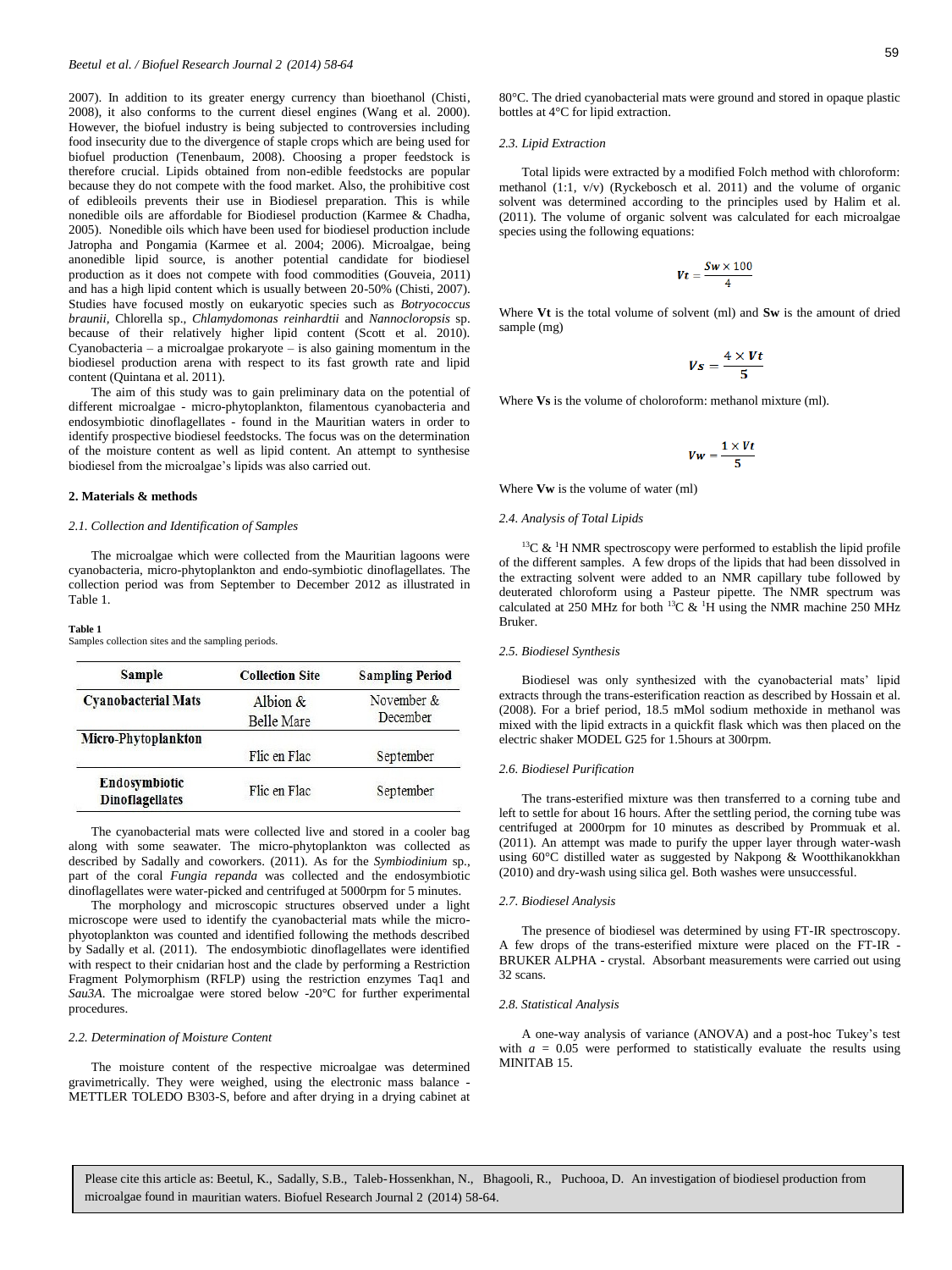#### **3. Results and discussions**

#### *3.1. Identification*

Figure 1 illustrates the share of micro-phytoplanktons in the water column collected at Flic en Flac.



**Fig.1.** Percentage of Micro-phytoplankton

The total micro-phytoplankton density amounted to  $(6.59 \pm 1.27) \times 10^5$ cells/L with the diatoms bearing the biggest share (95.2%) while the cyanobacteria had the smallest (1.9%). The RFLP analysis of the endosymbiotic dinoflagellates, as depicted in Figure 2, showed that the latter was the *Symbiodinium* clade C.



Fig.2. RFLP pattern of Clade C Symbiodinium from Fungia repanda. Lanes 1&2: restriction digests using Taq1; Lanes 3&4: restriction digests using *Sau3A*.

The morphology and microscopic structures of the cyanobacterial mats have been illustrated in Figure 3 and the latter were identified as *Leptolyngbya* sp. (Charpy et al., 2010) and *Nodularia harveyana* (Lyra et al., 2005) respectively.



**Fig.3.** (a) Mat of *Leptolyngbya* sp. (b) Filaments of *Leptolyngbya* sp. with single trichomes (c) Mat of *Nodularia harveyana* (d) Filamentous structures of *Nodularia harveyana* – uniseriate and heterocytous.

#### *3.2. Moisture Content*

As depicted in Figure 4, the moisture content of the microalgae under study was highest in micro-phytoplankton and lowest in the *Symbiodinium* clade C  $(P<0.05)$ .



**Fig.4.** Moisture content of the microalgae species (mean± SD; n=3). A: *Leptolyngbya* sp. (Albion), B: *Leptolyngbya* sp. (Belle Mare), C: *Nodularia harveyana*, D: Micro-phytoplankton & E: *Symbiodinium* clade C.

The moisture content of the *Leptolyngbya* sp. at Albion was not significantly different from that of *Leptolyngbya* sp. collected at Belle Mare. Furthermore, no significant differences were observed between *Leptolyngbya* sp. (Belle Mare), *Nodularia harveyana* (Albion), *Nodularia harveyana* (Albion) and micro-phytoplankton. The moisture content tallied with that of other literature (Patil et al. 2008). This particular trait is attributed to the poikilohydric-characteristic of the microalgae (Campbell et al., 2004); consequently, high energy input is required to remove the water molecules. Nonetheless, the removal of water is mandatory as water molecules around the cells and within the cells act as barriers against the organic solvent (Mercer & Amerta, 2011). No additional pre-treatments were deemed to be necessary due to their negligible effects (Rittmann, 2008), preceding lipid extraction.

#### *3.3. Lipid Extracts*

The lipid extracts of the different microalgae exhibited different colors as illustrated in Figure 5.



**Fig.5**. Pictures in the boxes depict the aqueous extracts' colours while the others illustrate the pigments' colours of the extracts of the different microalgae. \*Aqueous extract for the micro-phytoplankton was colourless. A: *Leptolyngbya* sp. (Albion), B: *Leptolyngbya* sp. (Belle Mare), C: *Nodularia harveyana*, D: Micro-phytoplankton & **E**: *Symbiodinium* clade C.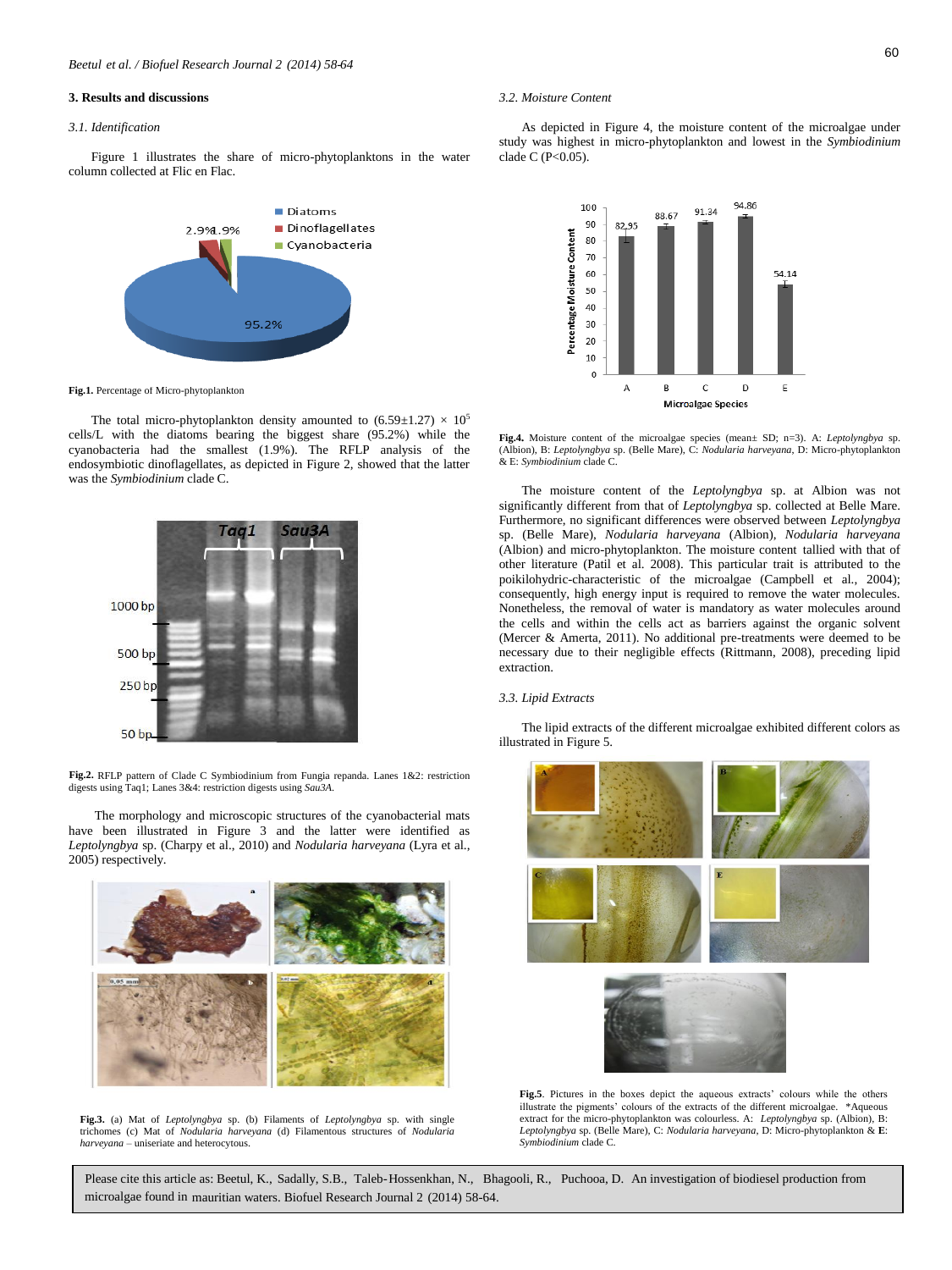The aqueous extract of the *Leptolyngbya* sp. collected at different locations varied significantly-reddish brown (Albion) and pale green (Belle Mare). However, the pigments observed following evaporation of the organic solvent showed that both have similar pigments but with different ratios. On the other hand, the aqueous extract of *Nodularia harveyana* was green containing brownish/green pigments. The micro-phytoplankton yielded a colorless aqueous extract with white pigments while the *Symbiodinium* clade C gave a yellow aqueous extract with greenish yellow pigments. It was observed that the lipid extracts were of different colours as illustrated in Figure 5. Algae have different classes of photosynthetic pigments namely chlorophyll, carotenoids comprising of carotene and xantophylls, and phycobilins while phycobilin pigments are the main light harvesting pigments in cyanobacteria. Among the different classes of photosynthetic pigments, the chlorophylls and carotenes are the fat soluble molecules which can be extracted from the thylakoid membranes using organic solvents such as methanol (Robertson, 2011). For the cyanobacteria, the pigments can be identified mainly as chlorophyll and beta carotene. However, it may be that some of the phycobilin pigments tagged along with the lipids during the extraction as in the case of *Nodularia harveyana*. Simis et al. (2012) showed that phycocyanin, which might be mixed with phycoerythrocyanin, is the most abundant photosynthetic accessory pigment. Apart from the chlorophyll pigments, *Leptolyngbya* spp. contain rhodopsin which can be observed in Figure 5 as a red coloration. Finally, Daigo et al. (2008) observed the presence of zeaxanthin in the *Symbiodinium* genus; hence, explaining the characteristic yellowish colour obtained along with chlorophyll pigments Daigo et al. (2008). It has been reported that both rhodopsin and zeaxanthin can be extracted using organic solvents (Darszon et al., 1978; Chen et al., 2005) which implies that the red pigments obtained in *Leptolyngbya* spp. and the yellow colour observed in the lipid extract of the *Symbiodinium* genus are due to rhodopsin and zeaxanthin respectively.

#### *3.4. Total Lipid Content*

The quantification of the total lipid content has been illustrated in Table 2. Symbiodinium clade C had relatively high total lipid content compared to the cyanobacterial mats (P<0.05).

#### **Table 2**

Percentage of Lipid (mean ± SD; n=5; except *Nodularia harveyana*: n=4 & *Symbiodinium* clade C: n=3) \*ND: Not Determined

| Microalgae           | Percentage of Lipids |
|----------------------|----------------------|
| Leptolyngbya sp.     |                      |
| (Albion)             | $2.75 + 0.21$        |
| Leptolyngbya sp.     |                      |
| (Belle Mare)         | $19.09 \pm 0.26$     |
| Nodularia harveyana  |                      |
| (Albion)             | $10.12 \pm 0.19$     |
| Micro-phytoplankton  |                      |
| (Flic en Flac)       | ND                   |
| Symbiodinium clade C |                      |
| (Flic en Flac)       | 38.39+6.58           |

Moreover, the total lipid content of the cyanobacterial mats collected at different locations was significantly different from each other. The lipid content of microalgae depends strongly on the storage structure of the organism (Rittmann, 2008), the enzymes involved (Wada & Sato, 2010) as well as the environmental conditions (Karatay & Donmez, 2011; Sakthivel et al., 2011). On the one hand, eukaryotic algae accumulate important amounts of lipids as reserves in the form of triacylglycerols and diacylglycerol for the membrane structures (Wada & Sato, 2010) while cyanobacteria accumulate lipids in their thylakoid membranes only (Rittmann, 2008), agreeing with the theory that cyanobacterial genomes lack the gene coding for the triacylglycerol synthesis (NREL 2012). On the other hand, the difference in the percentage of lipid among the different cyanobacterial mats may be explained by the enzymes present in cyanobacterial cells which differ from one species to another (Wada & Sato, 2010). The environmental factors such

as the pH and nitrate content should not be overlooked as studies have shown that these two factors influence the accumulation of lipids in the cyanobacteria (Karatay & Donmez, 2011; Sakthivel et al., 2011).

*Symbiodinium* clade C produced a relatively huge lipid content due to its mutualistic relationship with corals for faster calcification (Davy et al., 2012). The main energy store of corals is lipids – metabolites synthesized from the primary products obtained from the photosynthetically-fixed carbon translocated from the dinoflagellates symbionts (Davy et al., 2012). Kellogg and Patton (1983) showed that primary metabolites are not the only ones which are transferred to the coral; the dinoflagellates also release fat droplets suggesting that lipids are also translocated to the corals. Such activities account for the high metabolic rate of dinoflagellates as they have to cater for their own energy supply as well as that of their hosts. Consequently, they have to accumulate a significant amount of lipids as well as other products during and following photosynthesis. Nevertheless, the moisture content of the dinoflagellates was relatively very low because those organisms have to provide metabolites for two bodies at once leaving less space for moisture accumulation in the cells. Yet, it should be noted that such characteristics may differ in the isolated dinoflagellates (Sutton & Hoegh-Guldberg, 1990).

#### *3.5 <sup>1</sup>H & <sup>13</sup>C NMR Analysis*

The proton NMR analysis yielded the results which have been illustrated in Figure 6.





It was observed that the peaks were moved downfield due to the hydrogen bonds formed between the lipids and the methanol in which they were dissolved for storage. 4.3ppm is the benchmark for the presence of acyglycerols (Adosraku et al., 1994). However, due to the formation of inappropriate hydrogen bonds, that particular peak moved downfield – between 4.5ppm and 5ppm. The NMR spectra show that the *Leptolyngbya* sp. (Belle Mare) and Symbiodinium clade C have the highest amount of acyglycerols in the prokaryotes and eukaryotes arena respectively. Also, the lipid profile of the micro-phytotplankton is similar irrespective of the site of collection in the lagoon.

Figure 7 illustrates the <sup>13</sup>C Lipid profile of the eukaryotic (*Symbiodinium*  clade C) and prokaryotic (*Leptolyngbya* sp.) microalgae. The resonance for ether (–C-O) at chemical shifts 57.8ppm, 62.3ppm and 70.6ppm may indicate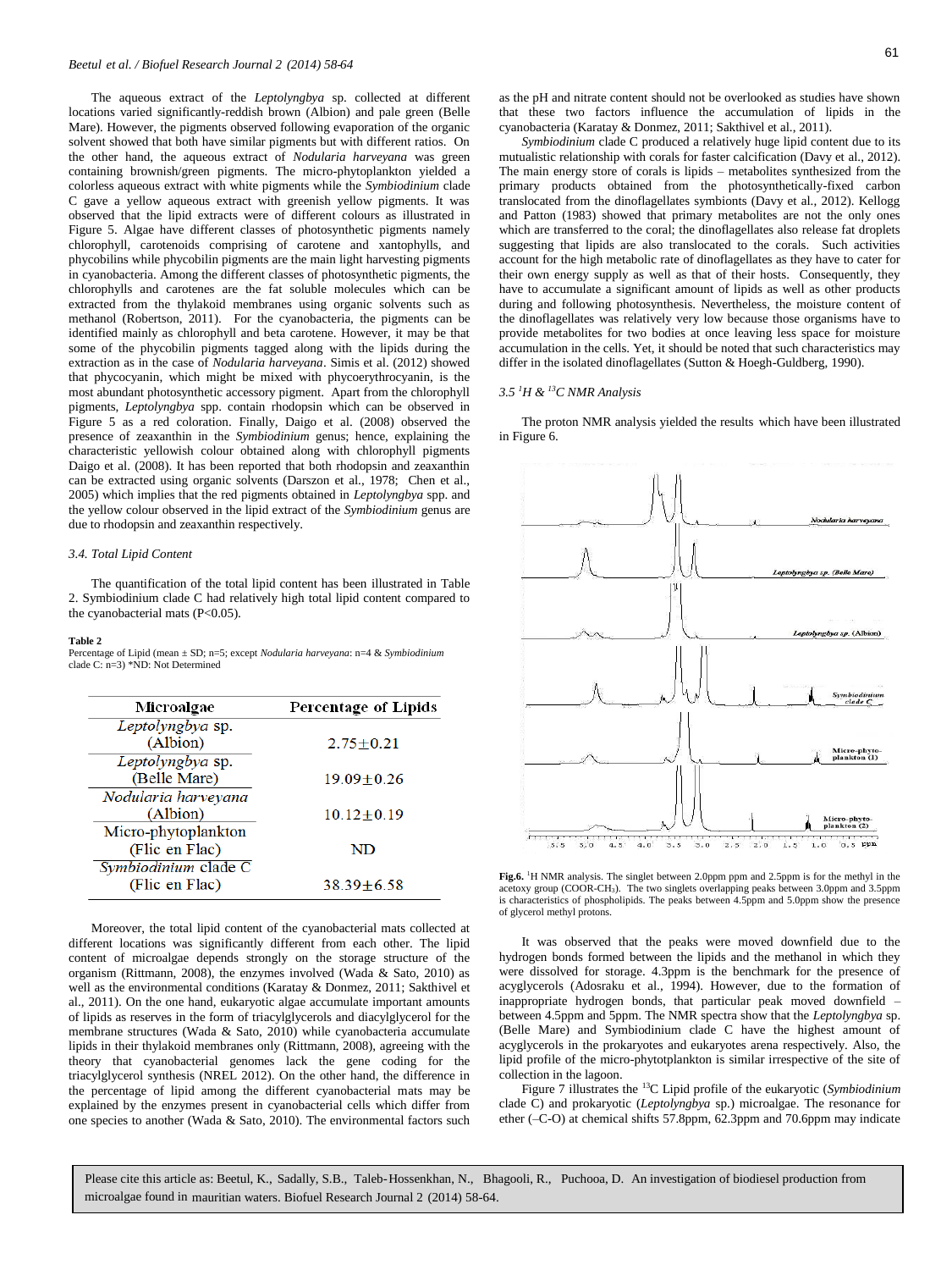the presence of sulfoquinovosyldiacylglycerol, phosphatidylgycerol and acylglycerols which are usually present in microalgae (Wada & Sato, 2010).



**Fig.7.** <sup>13</sup>C NMR spectrum of *Symbiodinium* clade C (Flic-en-Flac) and *Lepolyngbya* sp. (Belle Mare). The resonance for the methyl group and methylene group are between the range of 0ppm to 30ppm and 15ppm to 55ppm respectively. It should be noted that the peak at 49.2ppm was not counted as a carbon atom in the lipid sample as this peak codes for methanol. The resonance for ether (–C-O) is between 55ppm and 90ppm. The peaks 183.5ppm and 185.2 ppm indicates the presence of carbonyl group found in esters confirming the presence of lipids.

The high number of carbon is crucial in the biodiesel industry as the longer and more saturated are the fatty acid chain the higher will be the cetane number. The cetane number is a standard for the measurement of ignition delay time of an engine and a larger cetane number for a diesel fuel leads to a shorter ignition delay (Knothe, 2006).

### *3.6. Biodiesel Analysis*

As mentioned in the methodology section, both the water-wash and the dry-wash were unsuccessful; consequently, the biodiesel volume could not be quantified. However, during the washing attempt, a golden yellow solution, as illustrated in Figure 8, was obtained indicating the presence of biodiesel.



**Fig.8**.The brownish colour in (a) indicates the presence of the biodiesel synthesised during the trans-esterification reaction. Due to the minute amount produced, the latter appear as pigments but when methanol is added to it a golden yellow colour is obtained confirming the presence of biodiesel.

The FT IR analysis carried out indicated the presence of biodiesel for *Leptolyngbya* sp. (Belle Mare) and *Nodularia harveyana* (Albion) lipids only. As illustrated in Figure 9, peaks at 1738.30cm<sup>-1</sup> for C=O and 1171.49cm<sup>-1</sup> and 1249.31cm<sup>-1</sup> for -C-O were obtained for the Leptolynbya sp. (Belle Mare). As for the *Nodularia harveyana*, peaks at 1737.84cm<sup>-1</sup> for C=O and 1189.43cm-1 for –C-O were obtained (Knothe, 2006).

The alkali-catalysed process was carried out for the trans-esterification step in this study. Following the settling time, an important amount of glycerine deposit was observed which was of a semi-solid composition. Gerpen et al. (2004) suggested that the amount of catalyst to be used should be 1% of the extracted lipids' mass but according to Hossain et al. (2008), the amount of catalyst used was sometimes 200 times higher than the expected amount generating an excessive number of water molecules which are toxic to triacylglycerols and diacylglycerols. The amount of lipid extracts being very small, the water molecules were enough to hydrolyse most of the acylglycerols in some cases, accounting for the semi-solid glycerine observed; but this may also be explained by the highly saturated lipids which might have been present (Gerpen et al., 2004). It should be noted that the amount of glycerine obtained was not considered since the qualitative data would have been deceptive comprising of the excessive sodium hydroxide salt.

Following glycerine and biodiesel separation, purification is mandatory to bring down the pH to 7. During the washing process, two phases must be observed in the separating funnel because biodiesel has a lower density than water – 0.93g/L (Sander & Murthy, 2010). Yet, during the water-wash no two phases were observed. This is because of the small amount of biodiesel obtained following the transesterification step. The relationship between oil and biodiesel is a 1:1 ratio provided that only triacylglycerol, diacylglycerol or monoacylglycerol are present. The average lipid content of the *Leptolyngbya* sp. collected at Albion was 0.056g. Assuming that the oil had no free fatty acids, the amount of biodiesel obtained for the latter should be around 58.16µl (Gerpen et al., 2004). However, due to the high hydrolysis of the acylglycerol, the volume of biodiesel was expected to be much lower ruling out the utility of the water-wash for this study. A dry wash was also attempted but to no avail. While drying out, all methanols evaporated leaving the pigment-like substance. The golden yellow pigments clearly indicated the presence of a small quantity of biodiesel. This is not surprising because Daroch et al. (2013) reported that many studies failed to produce biodiesel from microalgae as the alkali-catalysed reaction failed to convert the lipids into biodiesel efficiently.

Since, quantification was hard to achieve, detecting the presence of biodiesel was done by using FTIR following the evaporation of the excess methanol in the biodiesel mixture. The presence of fatty acid methyl esters were detected only for the *Leptolyngbya* sp. collected at Belle Mare and the *Nodularia harveyana.* According to the equation established by (Gerpen et al., 2004) the volumes of biodiesel which should have been obtained for these species were  $170.57 \pm 1.74 \mu$ l and  $64.66 \pm 1.45 \mu$ l respectively. The species' lipids were more resistant to hydrolysis than the one collected at Albion.

The biodiesel also known as fatty acid methyl esters have the ester bond which is linked to a -CH<sub>3</sub>. The esters' bonds IR spectral region normally have peaks in the range of 1730-1750  $\text{cm}^{-1}$  and 1000<sup>-1</sup>300  $\text{cm}^{-1}$  for C=O and -C-O respectively. However, it should be noted that acylglycerols have the same bonds as well. The IR spectral region at around  $1200 \text{cm}^{-1}$  for  $-\text{O-CH}_3$ distinguishes between the fatty acid methyl esters and acylglycerols – presence of peak at 1200 cm<sup>-1</sup> indicating the presence of fatty acid methyl esters (Knothe, 2006). The peaks at  $1249.31 \text{ cm}^{-1}$  and  $1738.30 \text{ cm}^{-1}$  indicated the presence of fatty acid methyl esters in the biodiesel mixture synthesized from the lipid extract of the *Leptolyngbya* sp. collected at Belle Mare while the peaks at 1737.84cm<sup>-1</sup> and 1189.43cm<sup>-1</sup> indicated the presence of fatty acid methyl esters found in that of *Nodularia harveyana*.

Among the cyanobacterial mats used in this study, the *Leptolyngbya* sp. collected at Belle Mare had the highest lipid content of 19.09±0.26% and the hypothetical biodiesel yield was 170.57±1.74µl. A Singh and Gu (2010) analysis showed that the biodiesel yield from the 30% oil-microalgae was 58, 700 l/ha while rapeseed and canola, jatropha, karanj, corn, soybeen, peanut, coconut and oil palm yielded 1190 l/ha, 1892 l/ha, 2590 l/ha, 1721 l/ha, 446 l/ha, 1059 l/ha, 2689 l/ha and 5959 l/ha respectively. If a simple proportion is applied to our study comparing the biodiesel yields, it can be speculated that since 30% oil-microalgae produces 58, 700 l/ha, a 19% oil-microalgae can produce 37, 177 l/ha which is still higher than the other oleaginous crops.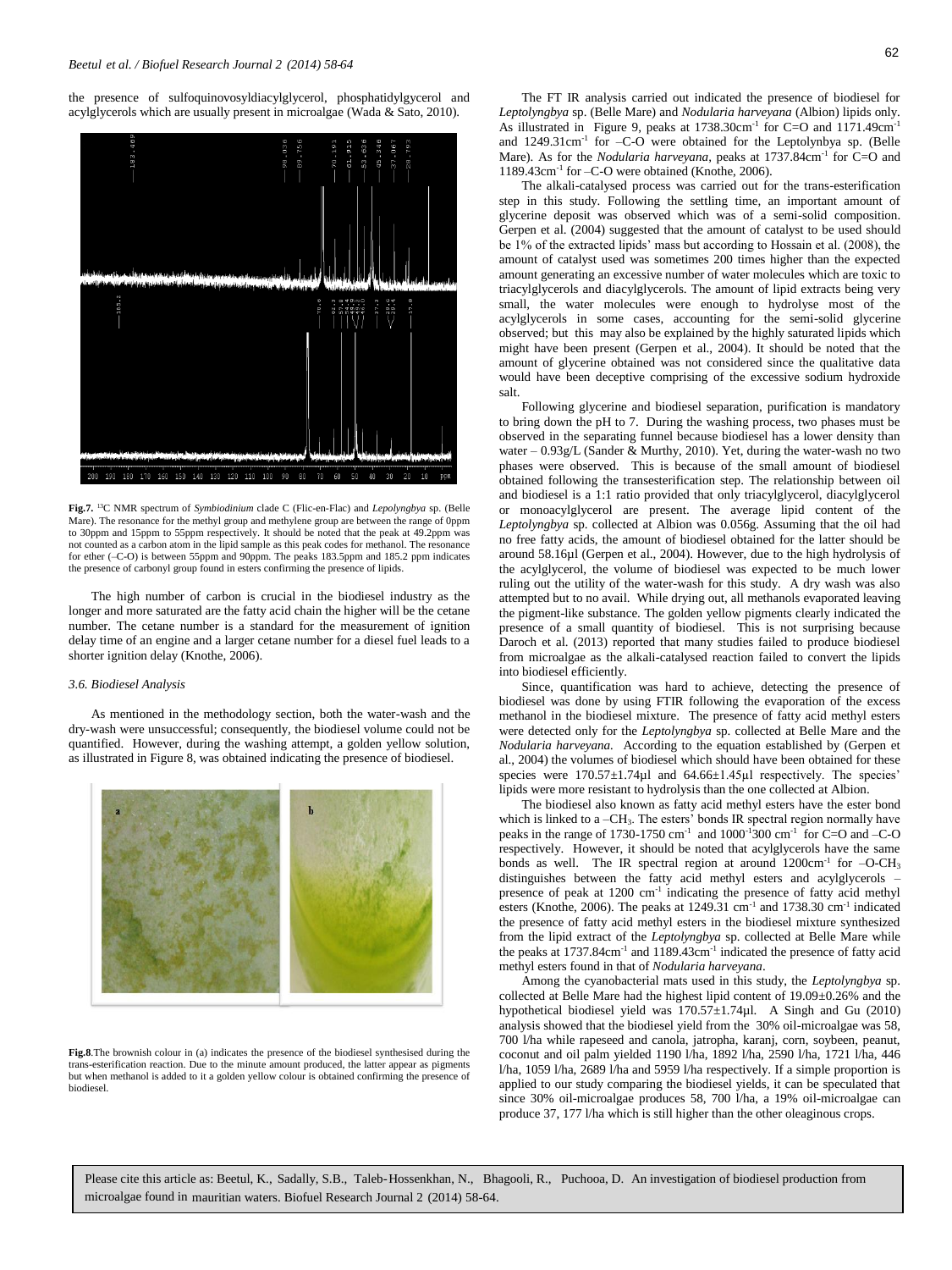#### **4. Conclusions**

In this study, the potential of microalgae found in Mauritian waters for biodiesel production was investigated. The share of micro-phytoplankton species was determined. Total micro-phytoplankton count amounted to  $6.59\pm1.27x105$  cells L<sup>-1</sup> which was dominated by diatoms (95.2%), followed by dinoflagellates (2.9%) and cyanobacteria (1.9%). The cyanobacterial mats were identified as *Leptolyngbya* sp. and *Nodularia harveyana*, and the RFLP characterised the endosymbiotic dinoflagellates as the Symbiodinium clade C. The moisture content obtained was highest in micro-phytoplankton  $(94.86\pm0.99\%)$  and lowest in the Symbiodinium clade C  $(54.14\pm1.97\%)$ . Differences in the % lipid of the different microalgae were also recorded (p<0.005) with Symbiodinium clade C having the highest  $(38.39 \pm 6.58\%)$ . <sup>1</sup>H and <sup>13</sup>C NMR analyses indicated the presence of the acyl glycerols and the Infrared analysis confirmed the presence of biodiesel. The preliminary data obtained in this study indicates the capacity of the different microalgae found in Mauritian waters for acting as a potential nonedible feedstock for the production of Biodiesel.

#### **Acknowledgements**

The authors wish to thank the Faculties of Agriculture and Science at the University of Mauritius for supporting this work. The precious help provided by the technical staff of the Department of Agriculture and Food Science of the Faculty of Agriculture and the Departments of Biological Sciences and Chemistry of the Faculty of Science is gratefully acknowledged.

#### **References**

- Adosraku RK, Choi GTY, Constantinou-Kokotos V, Anderson MM, Gibbons WA. 1994. NMR lipid profiles of cells, tissues, and body fluids: proton NMR analysis of human erythrocyte lipids. Journal of lipid Research  $35.1925 - 1931$
- Bernstein L, Bosch P, Canziani 0, Chen Z, Christ R, Davidson O, Hare W, Huq S, Karoly D, Kattsov V, Kundzewicz Z, Liu J, Lohmann U, Manning M, Matsuno T, Menne B, Metz B, Mirza M, Nicholls N, Nurse L, Pachauri R, Palutikof J, Parry M, Qin D, Ravindranath N, Reisinger A, Ren J, Riahi K, Rosenzweig C, Rusticucci M, Schneider S, Sokona Y, Solomon S, Stott P, Stouffer R, Sugiyama T, Swart R, Tirpak D, Vogel C, Yohe G. 2007. Climate Change 2007: Synthesis Report – Summary for Policymakers. Intergovernmental Panel on Climate Change. http://www.ipcc.ch/pdf/assessment-report/ar4/syr/ar4\_syr.pdf (accessed on 12th October 2013).
- Campbell A, Cooke P, Cass K, Earl K. 2004. Plant and Animal Evolution. New Zealand, The University of Waikato. http://sci.waikato.ac.nz/evolution/aboutus.shtml (accessed on 2nd April 2013)
- Charpy L, Palinska Ka, Casareto B, Langlade Mj, Suzuki Y, Abed Rmm, Golubic S. 2010. Dinitrogen-Fixing Cyanobacteria in Microbial Mats of Two Shallow Coral Reef Ecosystems. Microb Ecol 59:174-186.
- Chen F, Li H, Wong R N, Jiang Y. 2005. Isolation and purification of the bioactive carotenoid zeaxanthin from the microalga Microcystis aeruginosa by high-speed counter-current chromatography. Journal of Chromatography A 1064(2):183-186
- Chisti Y. 2007. Biodiesel from microalgae. Biotechnology Advances 25:294- 306.
- Chisti Y. 2008. Biodiesel from microalgae beats bioethanol. Trends in Biotechnology 26(3):126-131.
- Daigo K, Nakano Y, Casareto Be, Suzuki Y, Shioi Y. 2008. High performance Liquid Chromatographic Analysis of Photosynthetic Pigments in Corals: An Existence of a Variety of Epizoic, Endozoic and Endolithic Algae. 11th International Coral reef Symposium, 7-11 July 2008 Fort Lauderdale, FL, USA; 123-127
- Daroch M, Geng S, Wang G. 2013. Recent advances in liquid biofuel production from algal feedstocks. Applied Energy 102:1371-1381.
- Darszon A, Philipp M, Zarco J, Montal M. 1978. Rhodopsin-phospholipi complexes in apolar solvents: Formation and properties. The Journal of Membrane Biology 43(1):71-90.
- Davy SK, Allemand D, Weis VM. 2012. Cell Biology of Cnidarian Dinoflagellate Symbiosis. Microbiology and Molecular Biology Reviews 76(2):229-261.
- Gerpen JV, Shanks B, Pruszko R, Clements D, Knothe G. 2004. Biodiesel Production Technology. USA: NREL (SR-510-36244). http://www.nrel.gov/docs/fy04osti/36244.pdf (accessed on 10th December 2012)
- Gouveia L, 2011. Microalgae as Feedstock for Biofuels. In: Springer ed. Microalgae as Feedstock for Biofuels. New York: Springer Berlin Heidelberg, p 1-69.
- Halim R, Gladman B, Danquah MK, Webley PA. 2011. Oil extraction from microalgae for biodiesel production. Bioresource Technology 102:178-185.
- Hofmann D J, Butler H J, Tans PP. 2009. A new look at atmospheric carbon dioxide. Atmospheric Environment 43:2084-2086.
- Hossain ABM, Shalleh A, Boyce AN, Naqiuddin M. 2008. Biodiesel fuel production from algae as renewable energy. American Journal of Biochemistry and Biotechnology 4(3):250-254.
- Karatay SE, Donmez G. 2011. Microbial oil production from thermophile cyanobacteria for biodiesel production. Applied Energy 88(11):3632-3635.
- Karmee SK, Mahesh P, Ravi R, Chadha A. 2004. Kinetic study of the basecatalyzed transesterification of monoglycerides from pongamia oil. Journal of the American Oil Chemists' Society 81(5): 425-430
- Karmee SK, Chadha A. 2005. Preparation of biodiesel from crude oil of Pongamia piñata. Bioresource Technology. 96(13): 1425-1429
- Karmee SK, Chandna D, Ravi R, Chadha A. 2006. Kinetics of base-catalysed transesterification of triglycerides from Pongama oil. Journal of the American Oil Chemists' Society. 83(10): 873-877.
- Kellogg, RB., Patton, JS. 1983. Lipid droplets, medium of energy exchange in the symbiotic anemone Condylactis gigantea: a model coral polyp. Marine Biology 75(2-3); 137-149
- Knothe G. 2006. Analyzing Biodiesel: Standards and Other Methods. JAOCS 83:823-833.
- Lyra C, Laamanen M, Lehtimaki JM, Surakka A, Sivonen K. 2005. Benthic cyanobacteria of the genus Nodularia are non-toxic, with gas vacuoles, able to glide and genetically more diverse than planktonic Nodularia. International Journal of Systematic Microbiology 55:555-568.
- Mercer P, Amerta RE. 2011. Development in oil extraction from microalgae. European Journal of Lipid Science and Technology 113(5):539-547.
- Nakpong P, Wootthikanokkhan S. 2010. Roselle (Hibiscus sabdariffa L.) oil as an alternative feedstock for biodiesel production in Thailand. Fuel 89:1806-1811.
- Noaa Earth System Research Laboratory. 2013. Atmospheric CO2. Mauna Loa. http://co2now.org/images/stories/data/co2-mlo-monthly-noaa-esrl.pdf (accessed on 12th October 2013)
- NREL. 2012. NREL Creates New Pathways for Producing Biofuels and Acids from Cyanobacteria. USA, NREL. http://www.nrel.gov/docs/fy13osti/55974.pdf (accessed on 9th March 2013)
- Organization of The Petroleum Exporting Countries. 2012. World Oil Outlook 2012. Austria: OPEC.
- Patil V, Tran K, Giselrod HR. 2008. Towards Sustainable Production of Biofuels from Microalgae. International Journal of Molecular Sciences 9:1188-1195.
- Prommuak C, Pavasant P, Quitain AT, Goto M, Shotipruk A, 2011. Microalgal Lipid Extraction and Evaluation of Single-Step Biodiesel Production. Engineering Journal 16(5):158-166.
- Quintana N, Van Der Kooy F, Van De Rhee MD, Voshol G P, Verpoorte R. 2011. Renewable energy from Cyanobacteria : energy production optimization by metabolic pathway engineering. Appl Microbiol Biotechnol 91:471-490.
- Rittmann BE. 2008. Opportunities for Renewable Bioenergy Using Microorganisms. Biotechnology and Bioengineering 100 (2):203-212.
- Robertson D, 2011. Algal Pigments. USA, Clark University. http://www.clarku.edu/faculty/robertson/ (accessed on 30th March 2013).
- Ryckebosch E, Muylaert K, Foubert I. 2011. Optimization of an Analytical Procedure for Extraction of Lipids from Microalgae. Journal of the American Oil Chemists' Society 89(2):189-198.
- Sadally SB, Bhagooli R, Taleb-Hossenkhan N. 2011. Micro-Phytoplankton Distribution and Biomass at Two Lagoons around Mauritius Island. University of Mauritius Research Journal 18A:54-87.